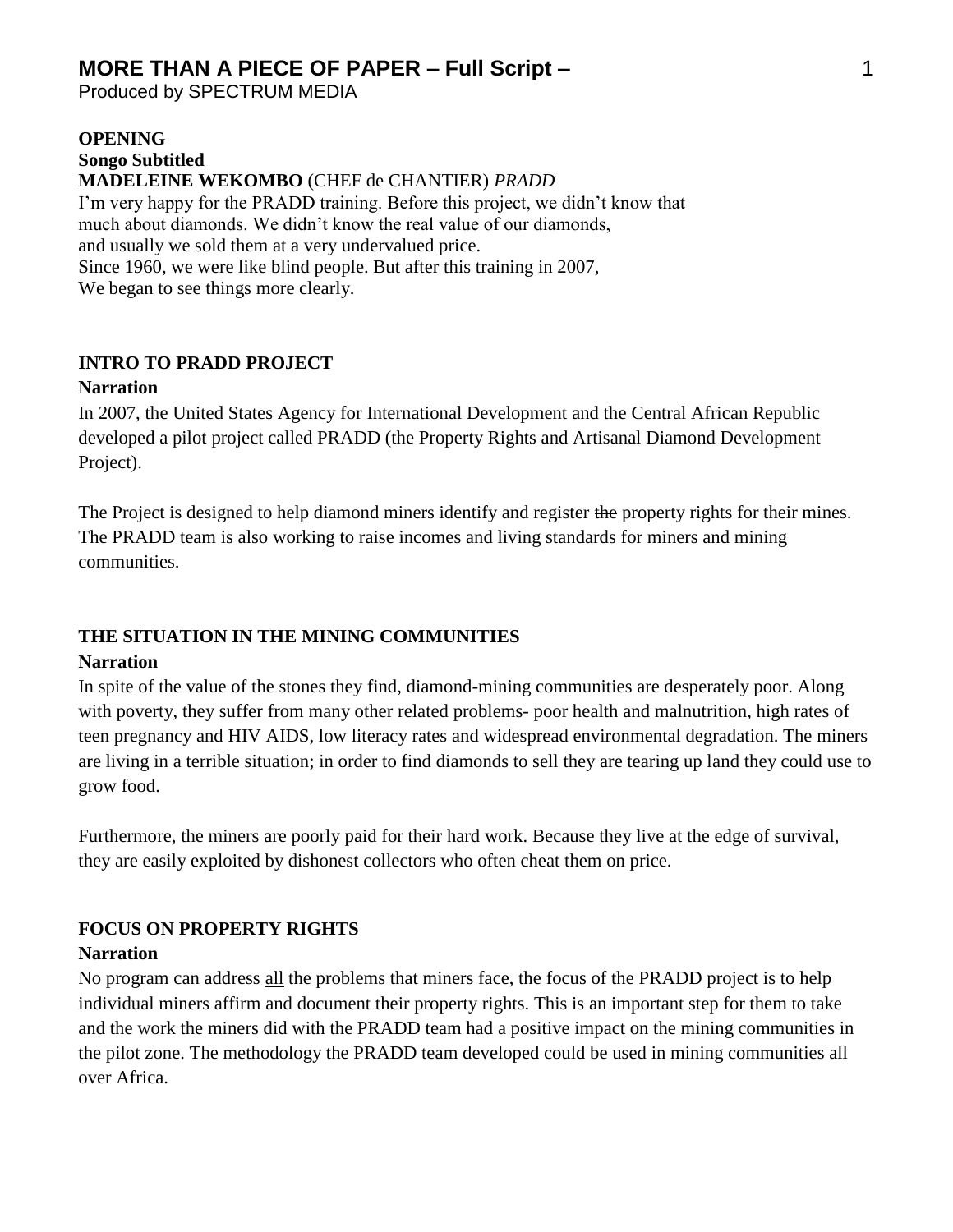#### **COOK**

The PRADD project is a pilot [project] intended to validate procedures for protecting the rights of the individual artisanal miner, the community in which that person lives, as well as increasing the revenue to the central government and by extension the entire population of the Central African Republic

## **SKEPTICAL**

#### **Narration**

Many of the miners were skeptical when the project first began; they weren't accustomed to using legal documents or working with a modern system. It took them a while to realize how valuable it could be to participate in the system.

## **French Subtitled MME BENGBA**

Progressively, over the course of the project, the miners began to realize how important it was to expand their knowledge about their environment, their activities, their work, and that they could use this knowledge to help them earn more money.

## **HAVING A DOCUMENT + WHAT IS KIMBERLEY**

#### **Narration**

Having a document to identify and locate your mine is important for several reasons, one of the most important reasons is that having the proper documents means that your diamonds can be certified through the Kimberley Process.

But what is the Kimberley Process and how does it work?

### **BLOOD DIAMONDS / ARTISANAL DIAMONDS**

#### **Narration**

The rough diamonds artisanal miners find in the sediment around rivers and marshes in the Central African Republic become beautiful stones when they are cut and polished. Because diamonds are so precious, they are used in many cultures to celebrate love and marriage; but diamonds have also been used to finance wars and rebellions. Warlords use them to pay soldiers and buy guns, and as a result, millions of African people have been killed and uprooted in battles to control diamonds and other minerals.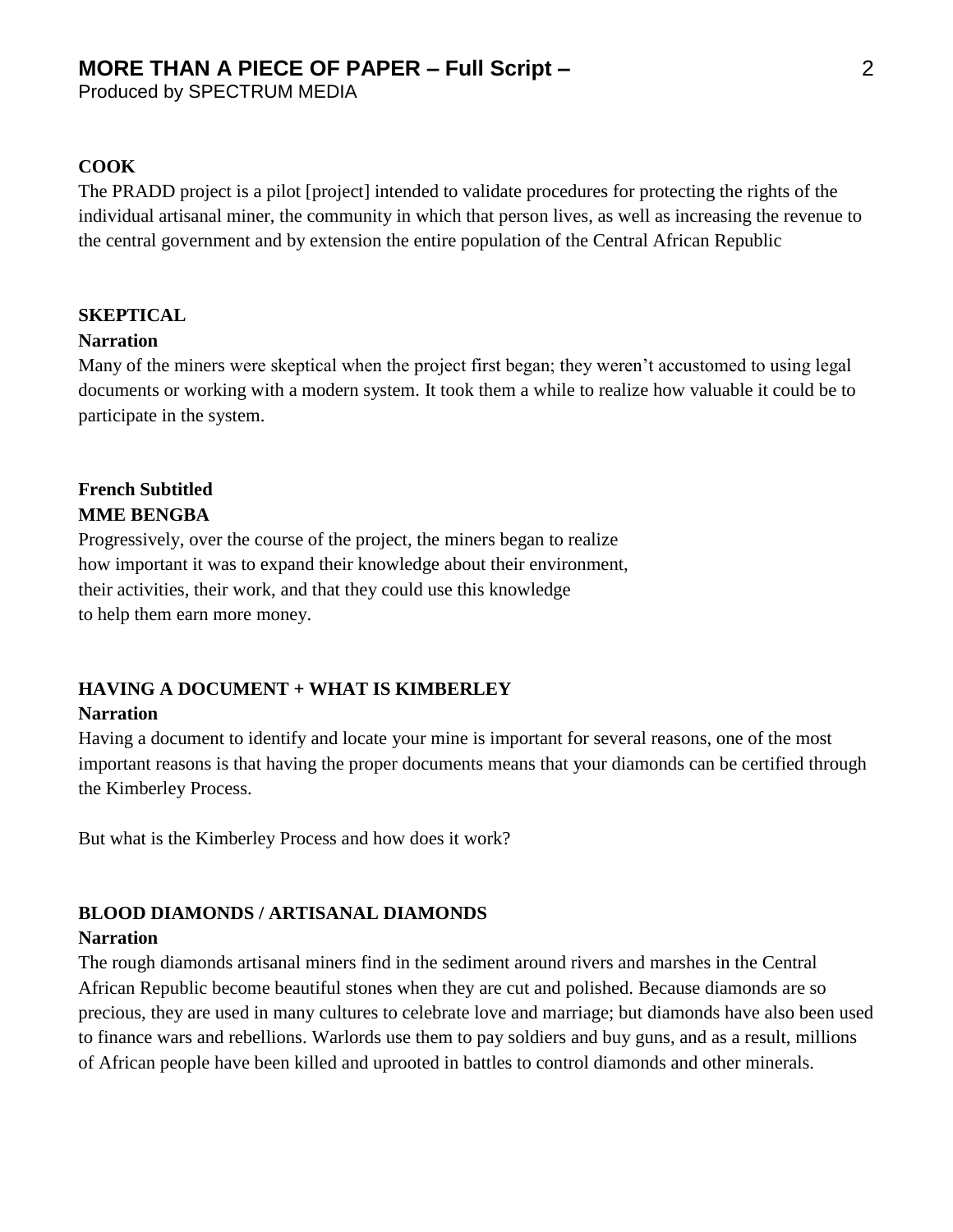Conflict diamonds are a huge problem, over 70 Million people live in African countries that have been torn apart by struggles over diamonds and other minerals. The wars and rebellions have shattered already weak economies, spread disease and created millions of refugees.

### **KIMBERLEY TO THE RESCUE**

#### **Narration**

Responding to this growing crisis, the United Nations, governments of diamond producing and trading countries, including the United States, joined forces with the industry and civil society to create a system to reduce the market for conflict diamonds.

Many countries around the world have joined the program, including the Central African Republic where the PRADD pilot project is located.

#### **THE KIMBERLEY PROCESS**

#### **Narration**

The Kimberley Process creates a system for tracing diamonds from their source to the ultimate consumers. For countries that want to comply with the Kimberley Process, the challenge is to determine who owns the mine where the stones were found.

Land ownership at the grass roots level where artisanal miners work, is not documented.

The PRADD Project developed a systematic process to register and document customary rights so they can become modern, legal rights.

**Songo Subtitled 2 YABA** Here, I show you the tomb of my father, Yaba David who worked very hard for the community

### **CUSTOMARY RIGHTS SUMMARY Narration**

Customary rights are invisible to the state and difficult to document. But they are **very** real to people living in villages all over Central Africa.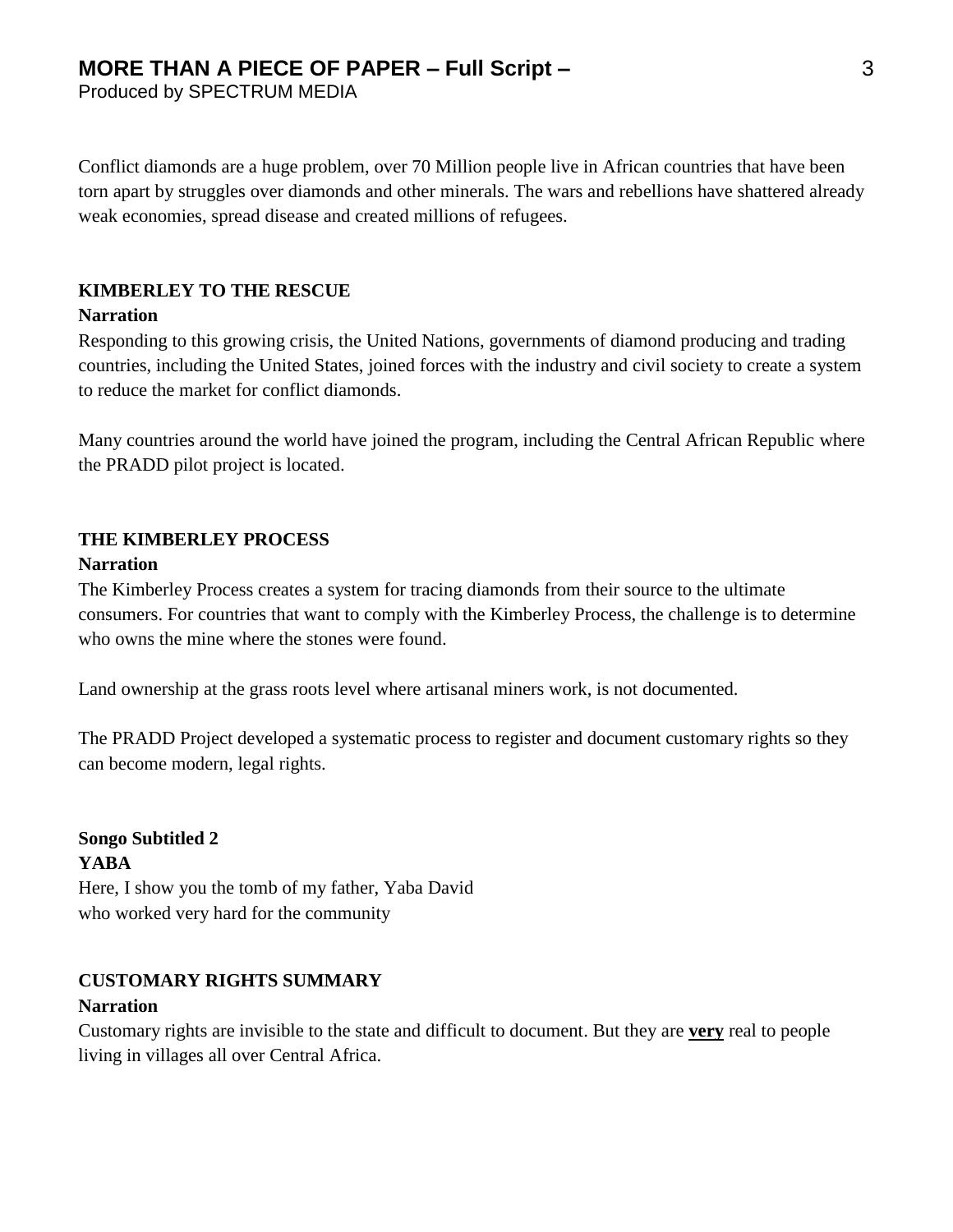Produced by SPECTRUM MEDIA

#### **Songo Subtitled YABA**

This is the tomb of Fidele Youane who was also a Chief. who reigned from 1964 to 1971

#### **Narration**

These rights are rooted in tribal history and culture and managed by traditional leaders in the local communities.

**Songo Subtitled YABA** Here is the tomb of my grandfather who is the son of Chief Yaba

## **KENT INTRO**

#### **Narration**

Kent Elbow, a land tenure specialist worked with Zéphirin Mogba and the rest of the PRADD team to design and test the methodology for translating customary rights to statutory rights.

#### **ELBOW**

There are two systems of property rights in the places where we are working in our pilot site in Central African Republic. There are the statutory rights and there are the customary rights or informal rights; which are really practices what we see, that we find on the ground, in the villages and rural zones. These are non-written the informal sets rules of who has access to the land and to the natural resources. Basically the approach of our project is to try to link these parallel systems the statutory and the customary by bringing the customary non-formal rules, regulations and rights into the statutory system.

#### **PROCESS OVERVIEW**

#### **Narration**

In order to define the customary rights of miners in the Pilot Zone, the team developed an 8-step process that combined community development techniques to identify, organize and motivate the miners, with GPS devices to precisely locate the mines.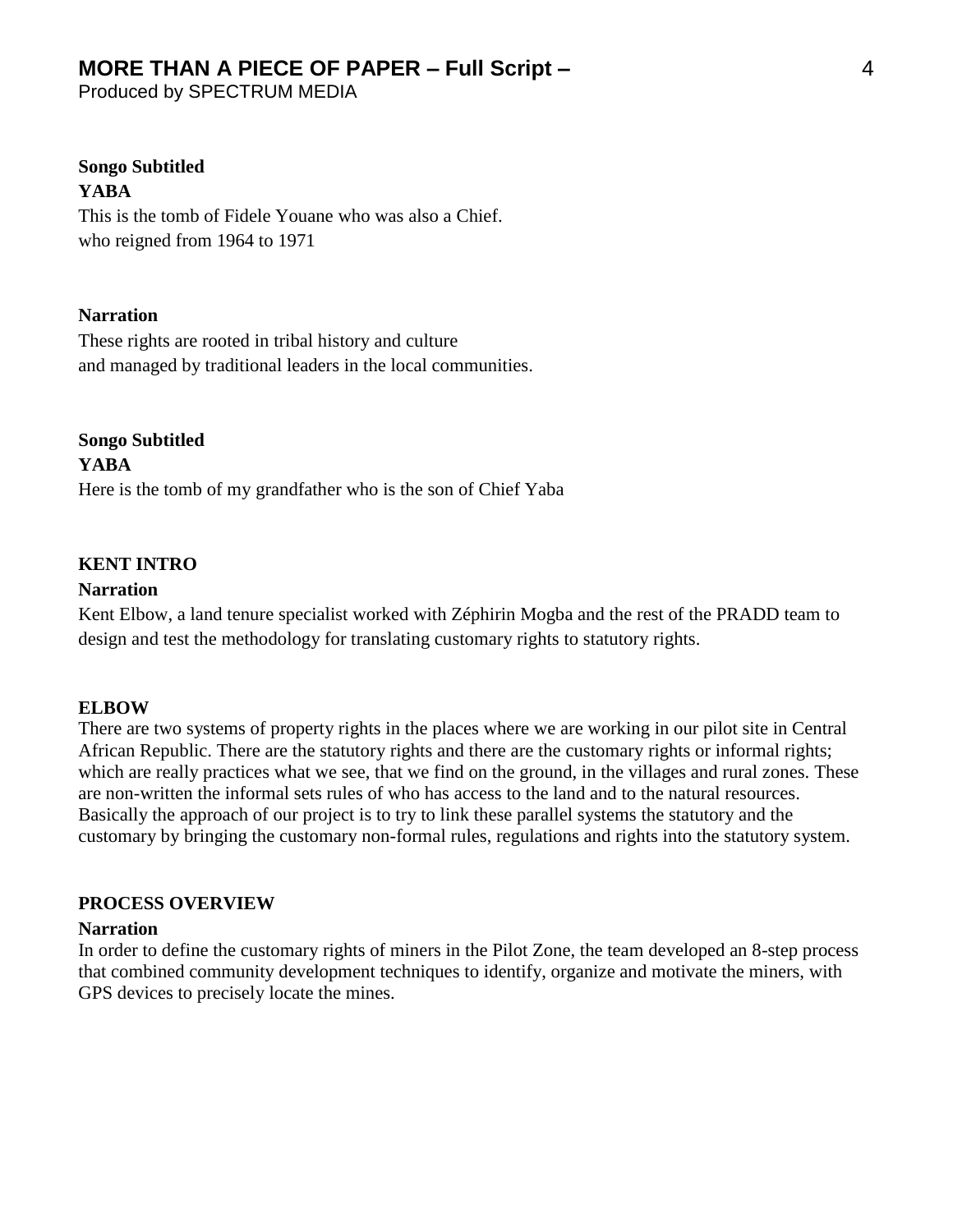Produced by SPECTRUM MEDIA

#### **STEP 1 PARTICIPATORY RURAL APPRAISAL**

#### **Narration**

The work began with a participatory rural appraisal, a creative process where men and women from the community, gathered to map their environment. Looking at their environment in this new way can be a powerful experience, it helped change their perspective on their own resources and how best to use them.

#### **ELBOW**

The first step is getting to know the customary system, the customary rules, the customary authority are Participatory Rural Appraisal exercises these really have the objective of integration into the village. We are also looking for information. We want to know: how customary system works; who the authorities are; what the system is for gaining access, in particular for diamond mining areas; and in the diamond mining zones we want to identify who the minors are.

### **STEP CENSUS OF ARTISANAL MINERS**

#### **Narration**

The rural appraisal process gave the PRADD team an overview of the community. Step 2 - conducting a census of the miners, was a focused effort to generate the facts on mine ownership.

#### **ELBOW**

We need a baseline. We need a place to start, so we compile a list using resource persons in the different villages so we know who is working in the diamond fields, where they are located, which water courses, which streams, which rivers.

#### **STEP SOCIO-ECONOMIC SURVEY Narration**

The next step was the Socio-Economic Survey. It included a more formal survey with a detailed questionnaire that was given to every single miner.

#### **ELBOW**

Every one was interviewed so we could get information about how they had access to their sites: whether they had inherited their mining site; whether they simply come and found a place that was not previously being used for diamond mining and they staked out their claim. It also allows us to make the first correction in our list of artisanal miners as we go through this exercise.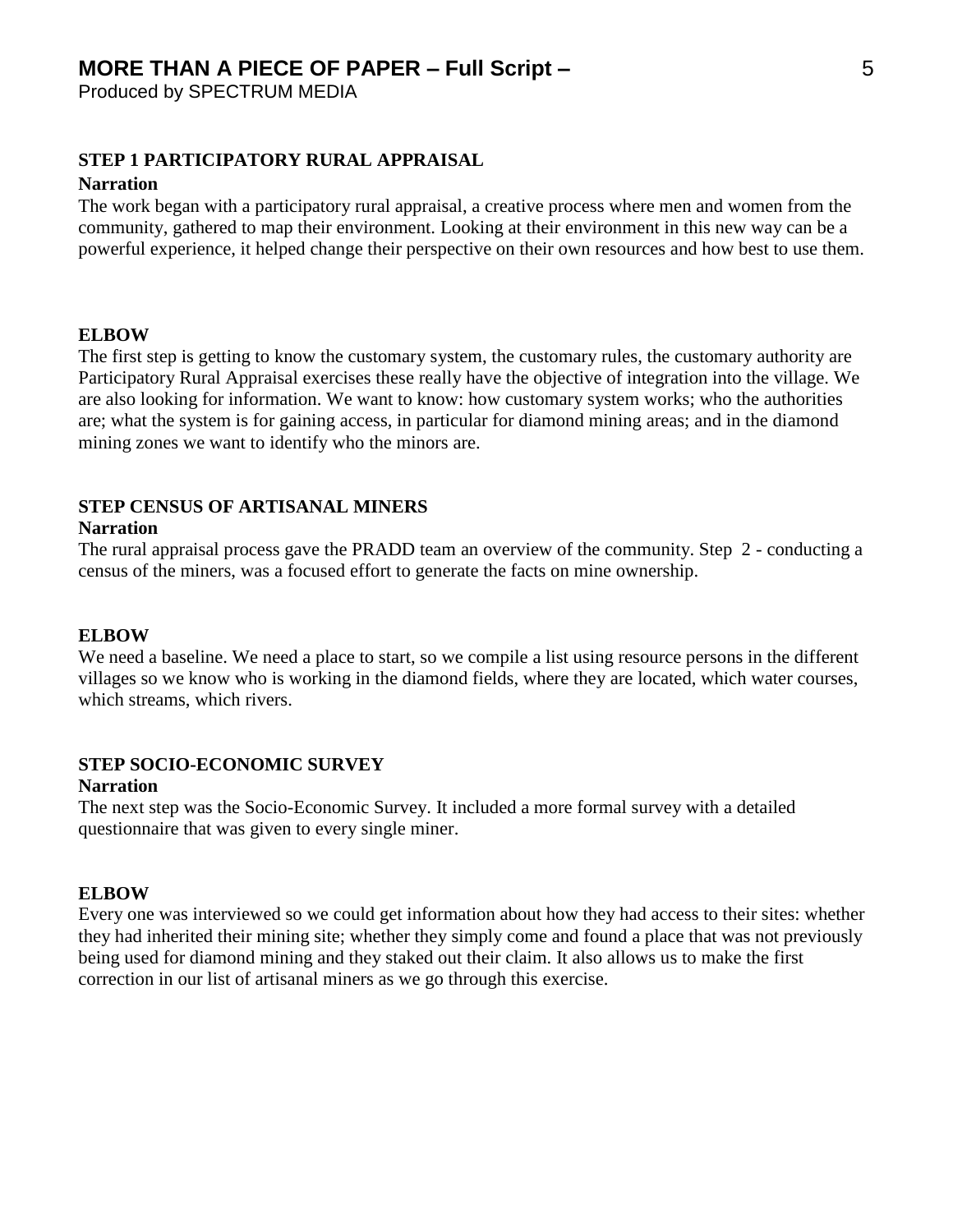#### **STEP 4 COLLECTING GPS COORDINATES**

#### **Narration**

In every step of the process, the information about the mines and mine ownership became more accurate. In this next step, the PRADD team located each mine site using GPS devices. It was time-consuming, but it generated critical information.

#### **ELBOW**

The next step in our process are actual visits to every single diamond mining site that has been indicated to us through the socio-economic surveys.

We train a team in taking geographic coordinates using a GPS unit. They go to every field so they can take the geographical coordinates and we can feed that into our, geographical information system database and produce map products that tell us exactly where artisanal diamond mining is taking place. It's quite a long exercise. We have a team out in the field for a good six weeks straight taking all of these coordinates and asking a lot of questions. This serves also as an opportunity to correct our original census of the artisanal miners. When you get to the field you find that things are not exactly like what you were told when you were in the village. Sometimes when you look around you find, well, the name, the person who actually has this claim is different. You find a claim next to that, that was not previously recorded so you take the GPS point, the geographic coordinate and you add that into the over all database of artisanal miners.

#### **Narration 17**

These GPS points connect the mine site locations to an amazing amount of metadata that is available from GIS sources, including data on vegetation, water and other resources that can be useful in land use planning.

### **French Subtitled 2 YOUANE (CAR KIMBERLY REP)**

They located the mining sites with geographical coordinates, using the GPS devices. So wherever you are – in the US, Germany, or Ndjamena – you can see on a map, each of these mining sites: with their coordinates, owner's name and surface area, down to the square meter. The GPS devices allow us to establish precise locations for them.

### **STEP 5 CONFLICT RESOLUTION**

#### **Narration 18**

The team regarded each miner's claims as provisional, until it was determined that there were no conflicts. To handle the few conflicts that did come up, the team developed a successful community driven, mediation process to resolve them.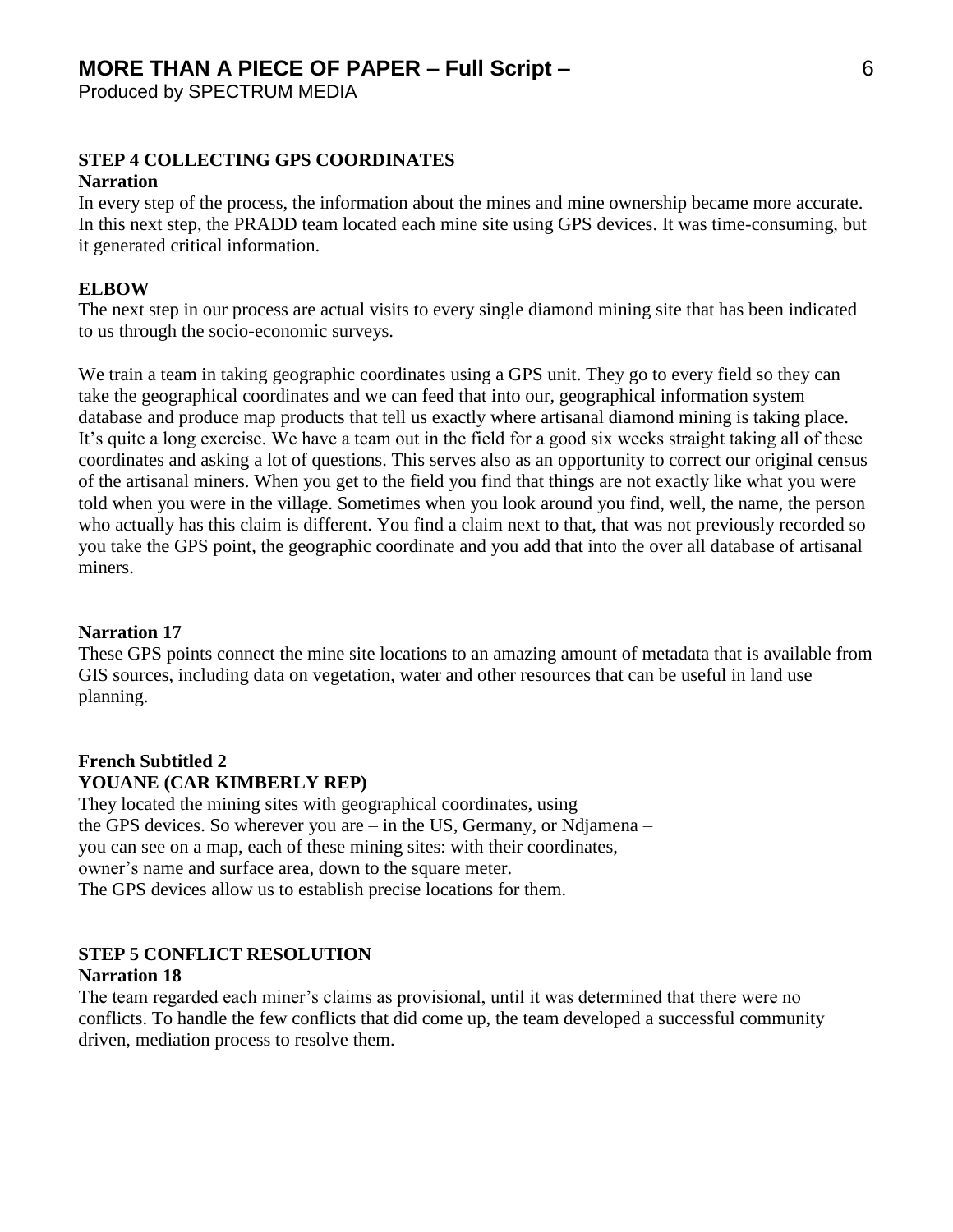Produced by SPECTRUM MEDIA

#### **ELBOW 6**

In some cases there is a challenge to this claim. There maybe someone else that wants to work in the same site; there maybe a problem with the border between two artisanal mining sites. An existing conflict prevents registration of this as a valid claim in our property rights registry so this needs to be resolved. The project has piloted at a process for mediation of conflicts that consist of identification of three key local resource persons generally from the local customary authority system. Also there maybe senior artisanal miners who do know the area, know the issues and all the actors involved and they form a small mediation committee. Each of the two disputants who have agreed to the composition of this committee now meet privately with the committee, they each plead their case separately, the committee hears it and they formulate an opinion, they don't make a judgment but they come back now in public discussion and simply talk about what this conflict is all about. And sometimes they make recommendations. Then there is public discussions that will often lead to some kind of a compromise that would actually resolve the claim.

#### **Songo Subtitled Miner 1**

I had a conflict with my cousin over a mining claim and the local mediation committee that PRADD set up, which was composed of older *chef de chantiers*, helped resolved it. We are now working on the same claim together.

**Songo Subtitled** 

#### **Miner2**

There was a case in our village between two men, who both claimed the same mine. The mediation committee, made up of the village chiefs and older *chefs de chantiers* of Bagoua, worked with the two miners to successfully resolve the conflict.

#### **ELBOW**

Following the completion of the collection of the geographical coordinates of the socio-economic surveys and the participatory rural appraisal, we now have a stock of information that allows us to establish a property rights dossier for each and every artisanal miner that in our database is currently seen as the legitimate holder of property rights to the mining sites that is recognized and respected in the eyes of the local community in having the rights to work that particular site.

## **STEP 6 PUBLIC VALIDATIONS OF CLAIMS**

#### **Narration**

Once the miner's claims were identified and precisely located, and after they determined that the claims were clear of any conflict- the claims were then publicly validated in front of the community.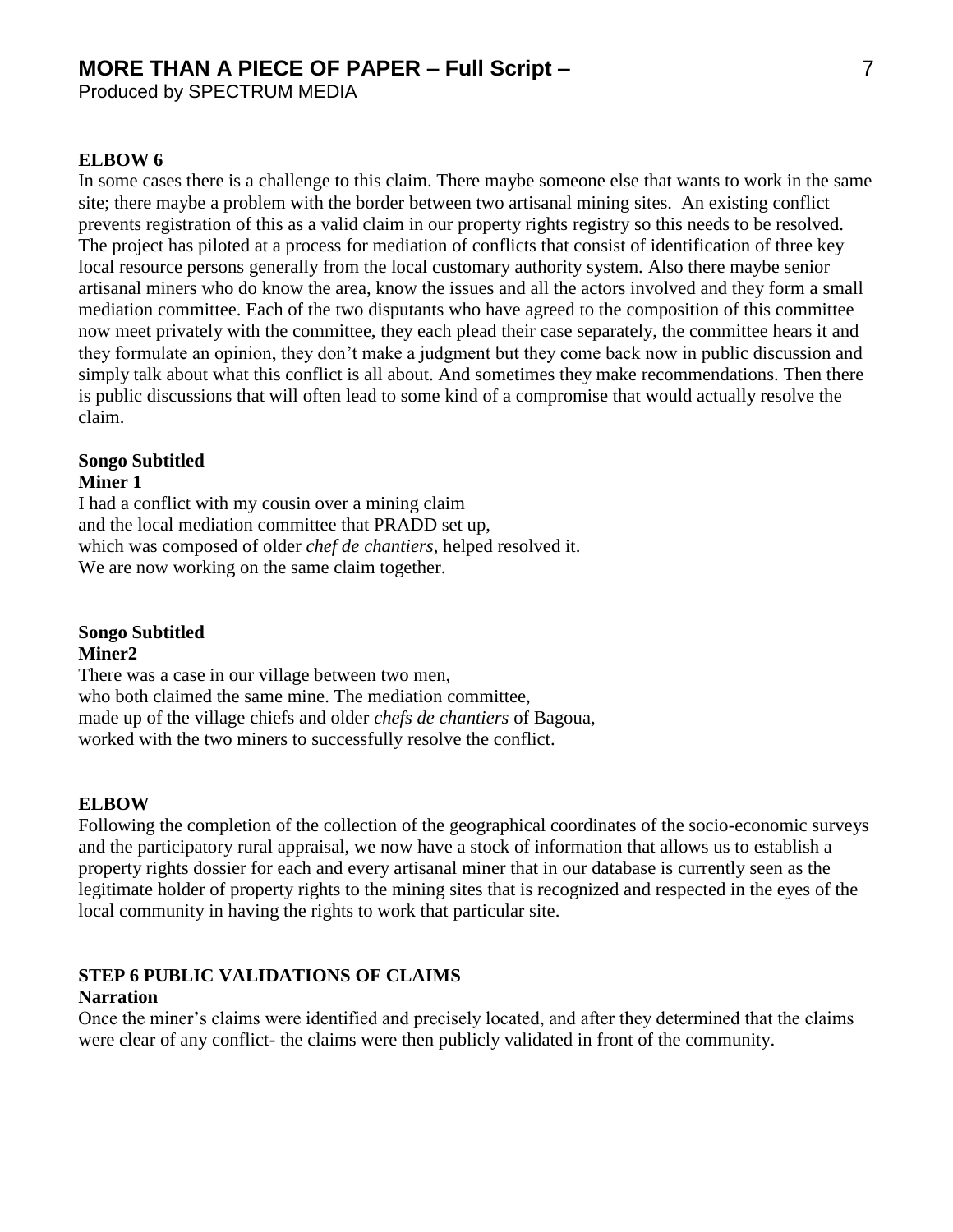Produced by SPECTRUM MEDIA

#### **ELBOW**

The Validation Workshop is an opportunity for each artisanal miner to now present the contents of their dossier. Some of the contents are graphic there's a map product that allows them to locate which waterway and exactly where on the waterway their claim is located.

It also allows them to talk about how they gained access, how long they have been working that site

## **Songo Subtitled ZEPH**

Pasqueline Mbolipola inherited her mine from her husband, so everyone knows that Pasqueline is a Chef de Chantier. Is that right? So if we agree this is her mine on the Nguilingala river, then let's applaud.

#### **ELBOW**

There is a public process that brings together not only staff from the project there is someone from the Ministry of Mines, a representative from the Ministry of Mines, there's representatives of local government, of the decentralized authorities from the central government, all the customary authorities and perhaps most importantly all of the artisanal miners are in attendance in this validation workshop.

#### **STEP 7 AWARDING OF CUSTOMARY RIGHTS CERTIFICATES ELBOW**

Once we have all the claims validated we are now able to register them in our property rights registry, which is the basis of making a small property rights certificate we make clear to all the holders of the property rights certificate that this is within the customary system at this point, it is not yet in the legal system but in customary eyes the claim that has now been voiced publicly that is recognized and has been validated publicly is a legitimate claim and they have a certificate to show that.

#### **Narration**

Everyone was pleased with the results of the validation process, the miners, the Central African government and US AID.

To celebrate their accomplishment, the US Ambassador, Frederick Cook, joined national, regional and local Central African officials in Bossoui, to distribute certificates.

The artisans were proud of their accomplishment. For the first time, they had a written document that affirmed their claims.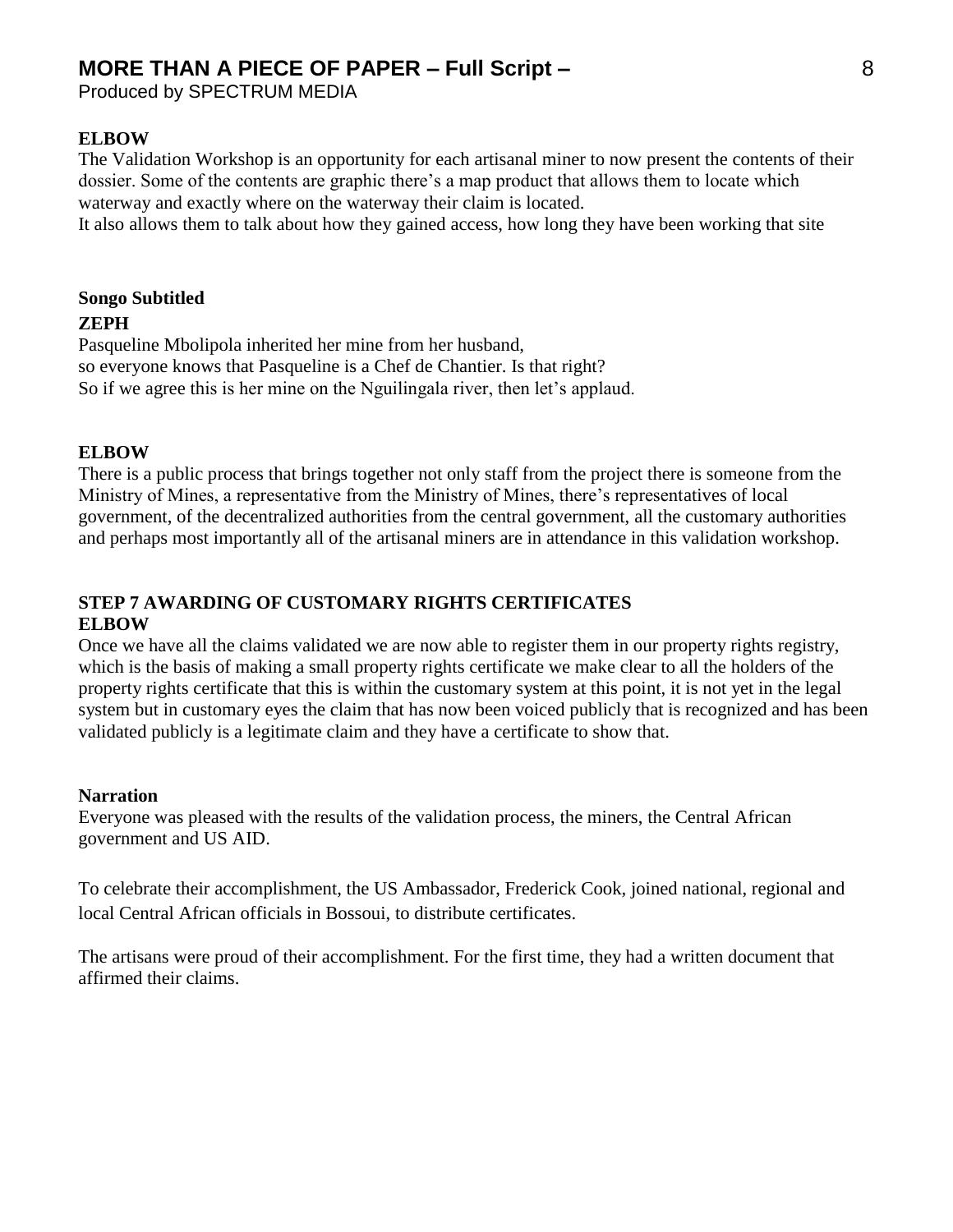Produced by SPECTRUM MEDIA

## **STEP 8 LEGALIZATION OF PROPERTY RIGHTS (Narration From Kimberley Version) Narration**

According to (the) current laws in the Central African Republic, the first step toward legalization is the acquisition of a license called a *patente*, which gives the miner permission to mine a specific site. It comes with a logbook, called a *cahier de production*, to help them track the diamonds they find. The government is considering new laws and practices to expand recognition of customary property rights.

### **French Subtitled EMANUELLE DESIRE**

Legally, in order for a miner to claim his mine, there are several formalities that must be completed, so he can declare himself officially as the miner of a particular claim and for him to register it. He must acquire a *Patante d'Artisan Exploitante* and this *Patante* makes him the true owner of this claim. This will also make him compliant with the Ministry of Mines, which allows the Ministry to follow the path of the diamonds that come from this mine.

## **French Subtitled HYANCINTHE**

In every country, the Kimberley Process wants to control the flow of diamonds from the hole to the world market. Thus with the certification requirement by BECDOR, before the diamonds leave the country, that prevents those operating outside the law from selling their products. When you bypass the legal circuit without the proper certification, the world market won't buy your products.

### **Narration**

How customary property rights become integrated into a government's legal or statutory system will vary from country to country, but the success of PRADD's pilot program in affirming customary rights proves that it has enormous value for all the stakeholders- the miners, the government and the Kimberley Process.

## **THE IMPORTANCE OF PROPERTY RIGHTS REGISTRATION Narration**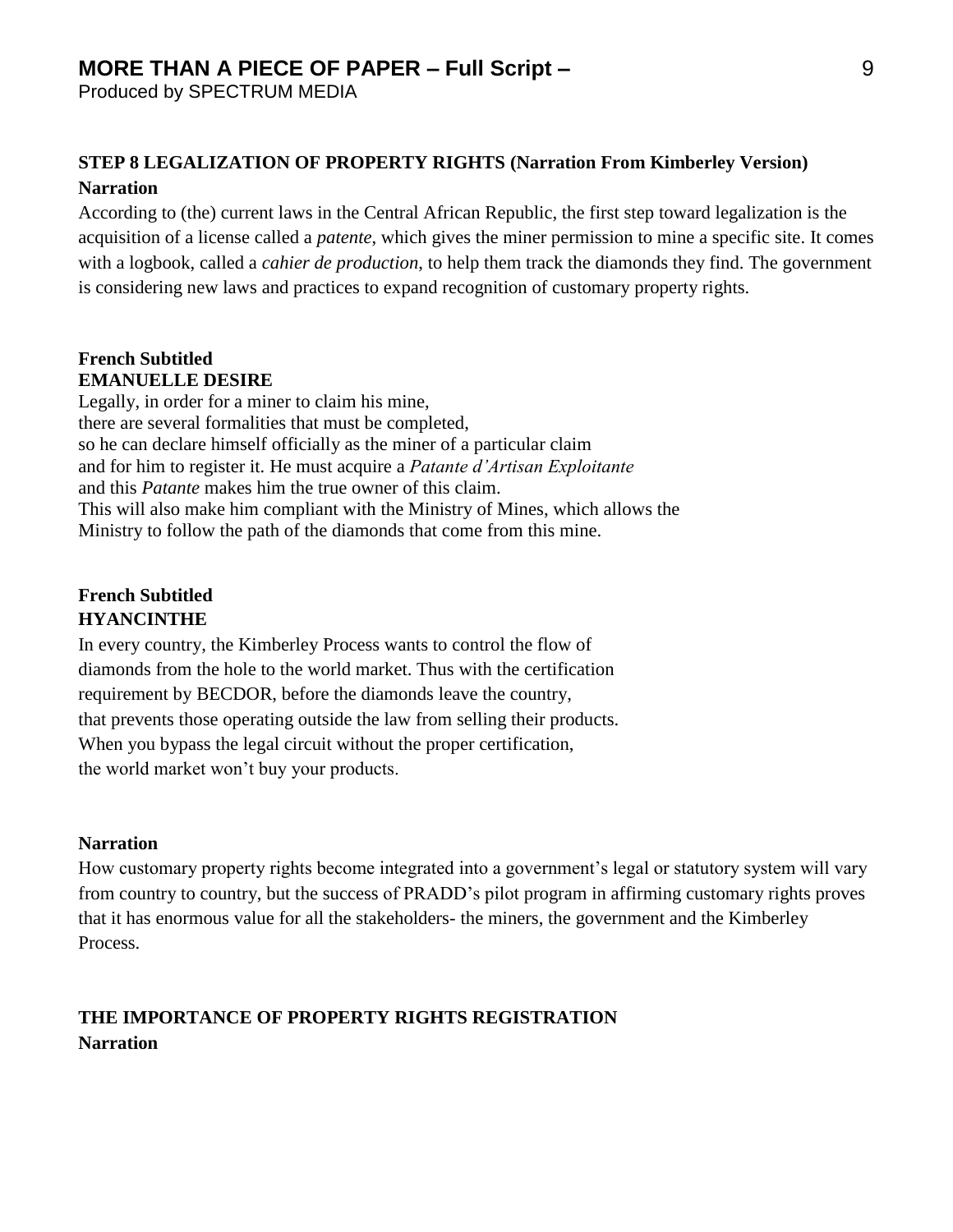Produced by SPECTRUM MEDIA

After going through the property rights process, and getting their certificates, the miners spoke with greater confidence about their rights – knowing they had a document that verified their property and its exact location.

They are now in a stronger position to negotiate a win-win solution if an industrial mining company or government organization ever challenged their rights.

Equally important, the process – and what the miners learned going through it – changed their attitudes about the tangible rewards of operating legally.

## **WORKING WITH FACILITATORS INTRO TO AFL SEQUENCE**

#### **Narration**

There was one aspect of the PRADD project that was critical to its success.

This was the Team's collaboration with over 30 "facilitators," representing each of the villages in the pilot zone. The AFLs, as they were called, became the eyes, ears and voice of the project within the communities. They participated in trainings, organized meetings and relayed information to the community and to the PRADD team.

## **AFLS DESCRIBE THEIR ROLE AND QUALIFICATIONS WITH FRANCOIS REPEATING AND SUMMARIZING**

### **Songo Subtitled**

### **AFL Group**

The AFL are Chefs de Chantier who serve as liaisons between the project and the artisanal communities.

Why were you picked to be the AFL by your community?

In order to become an AFL you have to be a good member of the community

You have to be literate and have a capacity to persuade and mobilize people.

## **Songo Subtitled MADELEINE DESCRIBES HER WORK AS AFL**

I am an AFL and I would like to continue to provide training to the people around my village.

## **Songo Subtitled FRANCOIS WITH AFLS**

In the beginning we were skeptical about the project, But we have learned so much with PRADD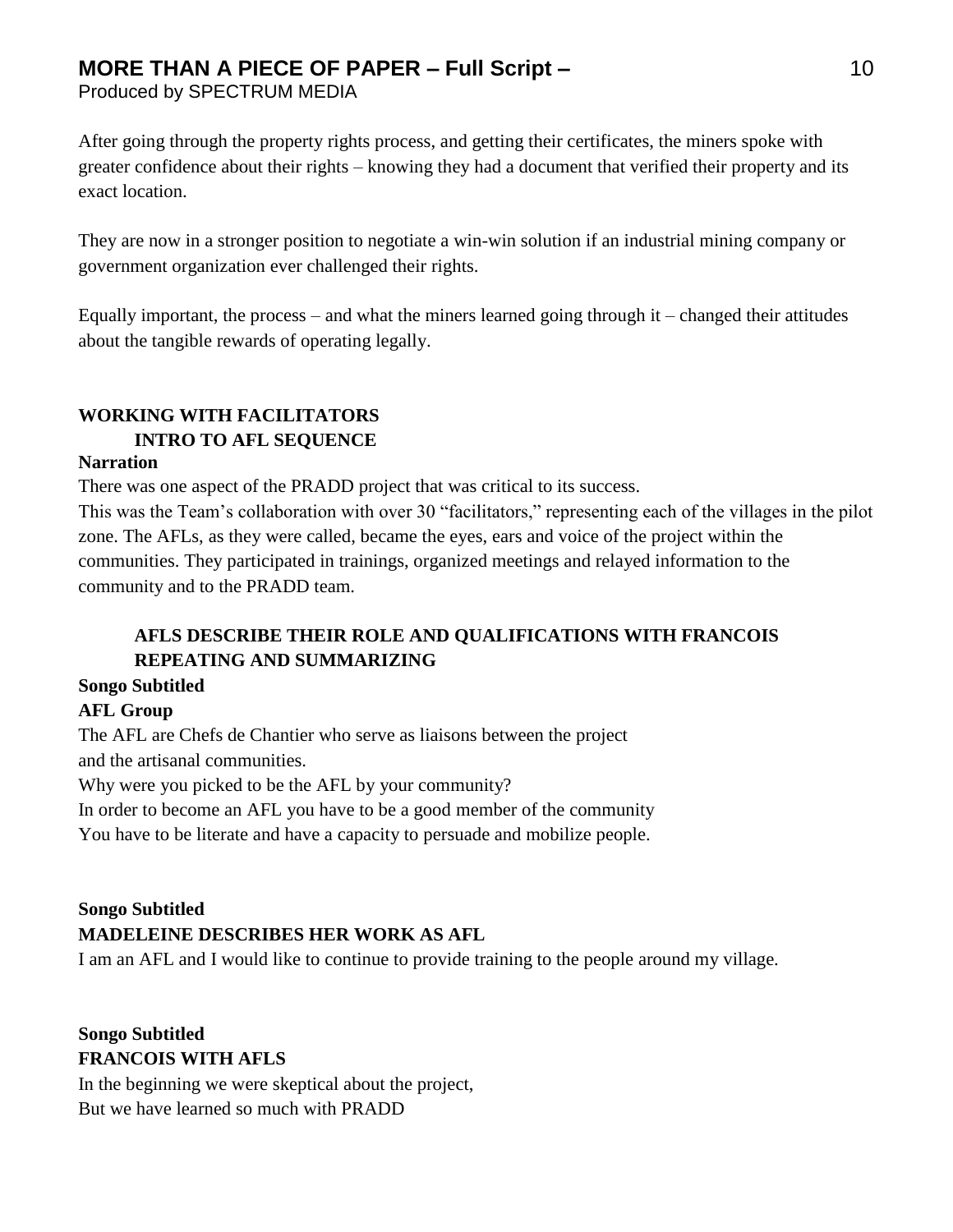Produced by SPECTRUM MEDIA

We can now make a good valuation of our diamonds This is a big change compared to the past years where we sold our diamonds too cheaply to the collectors. Now we are going to train other miners even after the end of the project. I am very happy to have been chosen as an AFL and I am also happy to be the representative of all AFL in Bossui.

## **ECONOMIC DEVELOPMENT FOR MINING COMMUNITIES**

#### **Narration**

Affirming the property rights of miners was the major goal of the PRADD project. Building collaborative partnerships to promote economic development - and diversify income sources – was also a key objective.

#### **ELBOW**

The diamond industry is of course very much linked to the global financial crisis. There's no longer the market that existed before and that changes very much the context in which we are working. We really need to pay more attention to helping our artisanal miners to engage in other activities to diversify them.

#### **Narration**

The global financial crisis and its impact on the local diamond market taught miners the dangers of becoming too dependent on one product. The exercises and the discussions the miners had going through the process provoked them to think and act differently about land-use planning, economic development and natural resource management.

**Songo Subtitle Francois** We are talking about products we can sell,

And whether we can sell them easily or not.

#### **Narration**

In Ngoto, one of the villages in the pilot zone, PRADD team member Francois Ngbokoto facilitated a lively discussion about readily available alternatives to mining, market opportunities for different food crops, and how to improve productivity in growing basics like potatoes, rice, corn and maniok.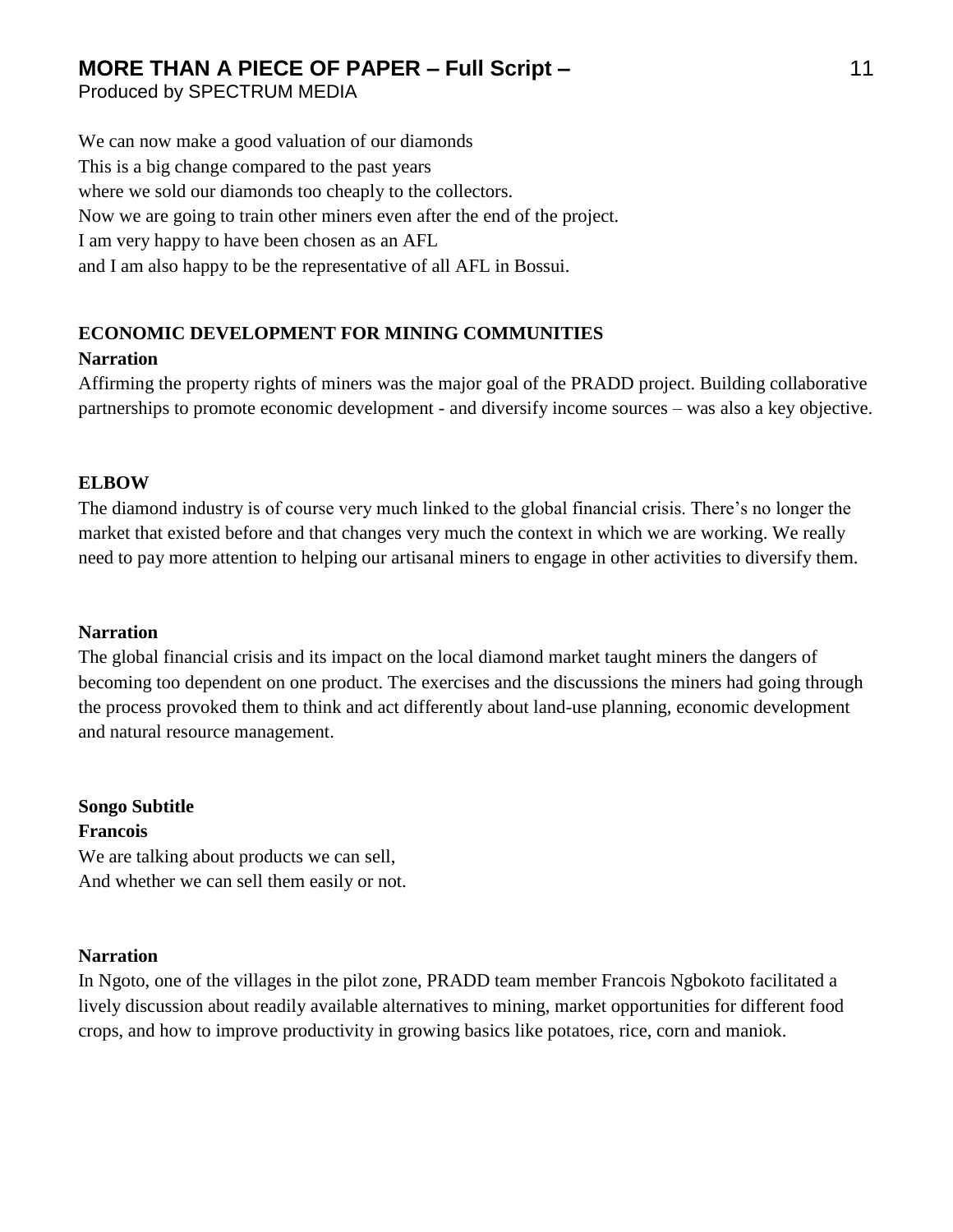Produced by SPECTRUM MEDIA

#### **Songo Subtitle**

#### **Francois**

…rice, sesame seeds, sugar cane… potatoes, honey and onions.

## **French Subtitled OBED**

The project has helped us move, step by step, into the official circuit. We are leaving the informal way of doing business and moving into a formal way of doing business, and the government benefits from this by being able to collect proper taxes on the products being sold and revenue from the sale of *Patentes.*

#### **French Subtitled YOUANE**

Our wish is that we can expand the project to other mining sites that aren't already covered by this project. So that all the artisans understand the importance of using the production notebooks, the importance of the mining code, and that they will work legally. For their own well being. And for the well being of the country.

#### **French Subtitled EMANUELLE DESIRE**

You can already see a change in mentality among the miners. Those who were resistant at first; have become less resistant. I think after one or two more years of following this policy, we will be able To bring everyone into the legal framework for exploiting diamonds.

#### **French Subtitled YOUANE**

One way or another, everyone wins.

The artisans win, and the state also wins.

That is what the PRADD project has demonstrated within the context of The Kimberley Process.